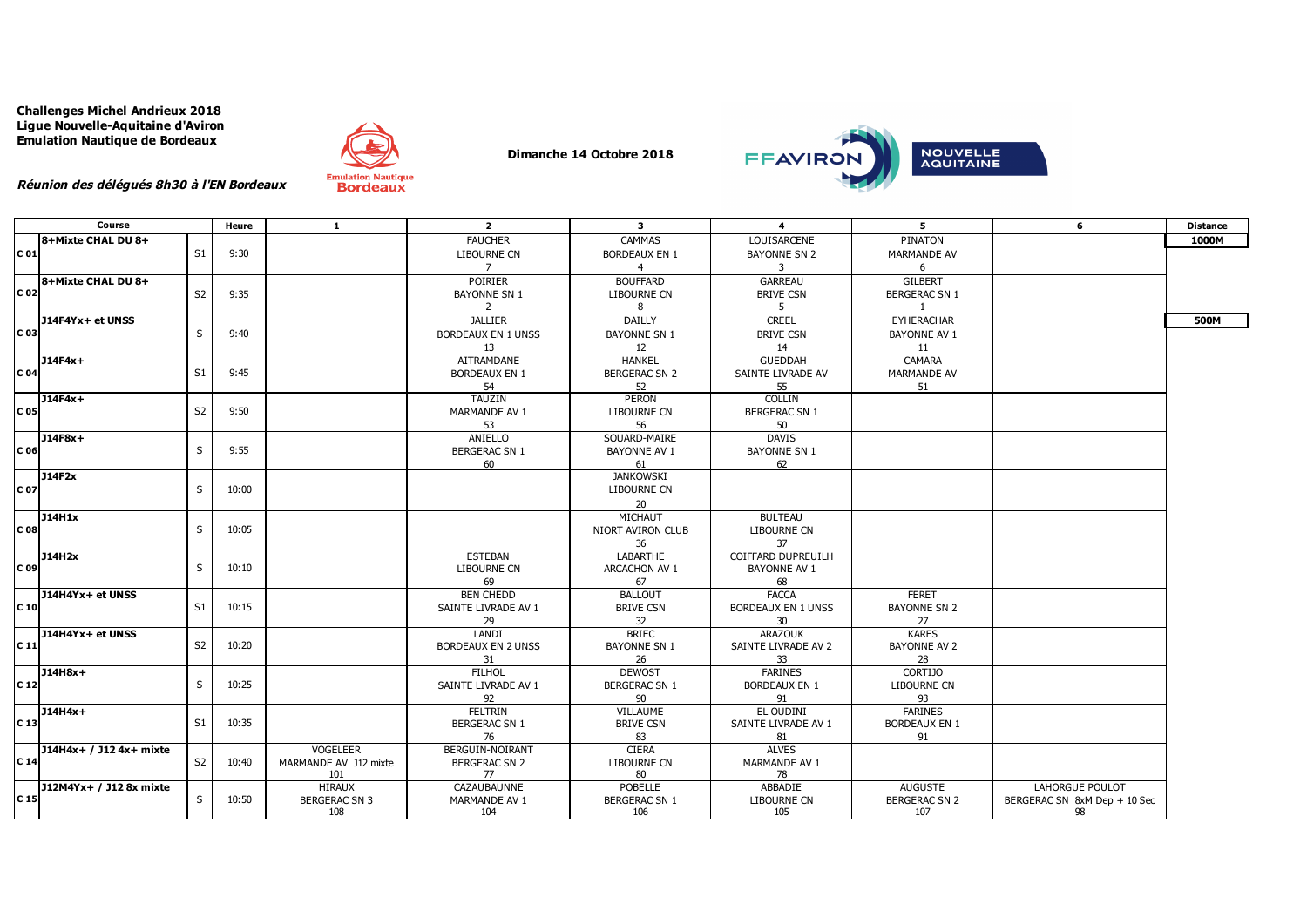| Course          |                   |                | Heure | $\blacksquare$              | $\overline{2}$                      | $\mathbf{3}$                    | $\overline{4}$          | 5                    | 6                   | <b>Distance</b> |
|-----------------|-------------------|----------------|-------|-----------------------------|-------------------------------------|---------------------------------|-------------------------|----------------------|---------------------|-----------------|
|                 | J16F2x            |                |       | LE CALLONNEC                | LAPICOREE                           | DE ALMEIDA                      | <b>BEGUE</b>            | <b>BARBOZA</b>       | VALADE              | 1000M           |
| C <sub>16</sub> |                   | S              | 11:00 | <b>BRIVE CSN</b>            | SAINTE LIVRADE AV 2                 | <b>BAYONNE AV 1</b>             | SAINTE LIVRADE AV 1     | NIORT AVIRON CLUB    | LIBOURNE CN         |                 |
|                 |                   |                |       | 119                         | 118                                 | 116                             | 117                     | 120                  | 121                 |                 |
|                 | J16F4x / F4+      |                |       | MOURCEINS-ZECCHI            | <b>COUARD</b>                       | ORMART                          | <b>VINCENT</b>          | <b>PUMONT</b>        |                     |                 |
| C <sub>17</sub> |                   | S              | 11:05 | CASTILLON RC 4+ Dep -10 sec | <b>BAYONNE SN 1</b>                 | <b>BAYONNE AV 1</b>             | <b>BORDEAUX EN 1</b>    | <b>LIBOURNE CN</b>   |                     |                 |
|                 |                   |                |       | 124                         | 129                                 | 128                             | 130                     | 131                  |                     |                 |
|                 | J16F8+            |                |       | CARPENE                     | <b>YECHE</b>                        | <b>DENOIX</b>                   | LOUIS-ARCENE            | HERNANDEZ            |                     |                 |
| C <sub>18</sub> |                   | S              | 11:10 | MARMANDE AV 1               | <b>BAYONNE AV 1</b>                 | <b>BERGERAC SN 1</b>            | <b>BAYONNE SN 1</b>     | LIBOURNE CN          |                     |                 |
|                 |                   |                |       | 137                         | 135                                 | 134                             | 136                     | 138                  |                     |                 |
|                 | J18F4Yx+          |                |       |                             | TOME-BELMONTE                       | <b>DOMERGUE</b>                 | <b>HOUZEL</b>           |                      |                     |                 |
| C <sub>19</sub> |                   | S              | 11:20 |                             | <b>BAYONNE SN 1</b>                 | <b>BRIVE CSN</b>                | <b>BAYONNE SN 2</b>     |                      |                     |                 |
|                 |                   |                |       |                             | 111                                 | 110                             | 112                     |                      |                     |                 |
|                 | J16H2x            |                |       |                             | <b>BELLANGER</b>                    | <b>MAZOUAUD</b>                 | $\Omega$                |                      |                     |                 |
| C 20            |                   | S1             | 11:25 |                             | SAINTE LIVRADE AV 2                 | <b>BERGERAC SN 1</b>            | ST FOY CN               |                      |                     |                 |
|                 |                   |                |       |                             | 153                                 | 150                             | 154                     |                      |                     |                 |
|                 | J16H2x            |                |       |                             | $\Omega$                            | CHELCHESKI                      | <b>BAYOL</b>            | <b>RIBETTE</b>       |                     |                 |
| C <sub>21</sub> |                   | S <sub>2</sub> | 11:30 |                             | ST FOY CN                           | <b>LIBOURNE CN</b>              | SAINTE LIVRADE AV 1     | <b>BORDEAUX EN 1</b> |                     |                 |
|                 |                   |                |       |                             | 155                                 | 156                             | 152                     | 151                  |                     |                 |
|                 | J16H4x            |                |       | <b>CHARLOT</b>              | LEVET-VIGNAUD                       | <b>LARRUE</b>                   | <b>BOMBOUDIAC</b>       | MARTIN               |                     |                 |
| C 22            |                   | S              | 11:35 | <b>BAYONNE AV 2</b>         | <b>BAYONNE AV 1</b>                 | <b>CASTILLON RC 1</b>           | <b>BAYONNE SN 1</b>     | <b>ARCACHON AC</b>   |                     |                 |
|                 |                   |                |       | 166                         | 165                                 | 164                             | 167                     | 168                  |                     |                 |
| C 23            | J16H8+            |                |       |                             | <b>POIRIER</b>                      | MUTEL                           | CHASSERIAUD             | <b>MONNERET</b>      |                     |                 |
|                 |                   | S              | 11:40 |                             | <b>BAYONNE SN 1</b>                 | <b>BAYONNE AV 1</b>             | <b>BORDEAUX EN 1</b>    | <b>LIBOURNE CN</b>   |                     |                 |
|                 | $J18H4Yx+$        |                |       | <b>DUFAU</b>                | 174<br>PIGEARIAS                    | 173<br>MICHELLON                | 175<br><b>KARNOWSKY</b> | 176<br>EGUIAZABAL    | CANDEIAS            |                 |
| C <sub>24</sub> |                   | S              | 11:45 | MARMANDE AV 1               | <b>BERGERAC SN 1</b>                | <b>BRIVE CSN</b>                | <b>BORDEAUX EN 1</b>    | BAYONNE AV 1 J16     | <b>BAYONNE SN 1</b> |                 |
|                 |                   |                |       | 143                         | 142                                 | 140                             | 145                     | 141                  | 144                 |                 |
|                 | SH <sub>2x</sub>  |                |       |                             | MARTINS                             | THIRY                           | MAROIS                  |                      |                     | 1500M           |
| C 25            |                   | <b>CLT</b>     | 11:55 |                             | MARMANDE AV 1                       | ARCACHON AV 1                   | <b>BAYONNE SN 1</b>     |                      |                     |                 |
|                 |                   |                |       |                             | 182                                 | 180                             | 183                     |                      |                     |                 |
|                 | SH2x              |                |       |                             | PASSEMARD                           | <b>BOUFFARD</b>                 | SAINT-MACARY            | <b>MANET</b>         |                     |                 |
| C <sub>26</sub> |                   | <b>CLT</b>     | 12:00 |                             | ARCACHON AV 2                       | <b>LIBOURNE CN</b>              | <b>BORDEAUX EN 1</b>    | SAINTE LIVRADE AV 1  |                     |                 |
|                 |                   |                |       |                             | 181                                 | 187                             | 184                     | 186                  |                     |                 |
|                 | SH4-              |                |       | $\Omega$                    | CAMMAS                              | <b>JEANTOU</b>                  | POIRIER                 | IWEINS               | $\mathbf{0}$        |                 |
| C <sub>27</sub> |                   | <b>CLT</b>     | 12:05 | LIBOURNE CN                 | <b>BORDEAUX EN 1</b>                | <b>BERGERAC SN 1</b>            | <b>BAYONNE SN 1</b>     | <b>LIBOURNE CN</b>   | <b>BAYONNE AV 1</b> |                 |
|                 |                   |                |       | 189                         | 192                                 | 190                             | 191                     | 198                  | 196                 |                 |
|                 | SH <sub>4</sub> - |                |       | <b>GOURC</b>                | CAROBBIO                            | SAINT-MACARY                    | $\Omega$                | <b>FAUCHER</b>       |                     |                 |
| C 28            |                   | <b>CLT</b>     | 12:10 | <b>BORDEAUX EN 2</b>        | <b>BRIVE CSN</b>                    | <b>BORDEAUX EN 3</b>            | BAYONNE AV 2            | <b>LIBOURNE CN</b>   |                     |                 |
|                 |                   |                |       | 193                         | 195                                 | 194                             | 197                     | 199                  |                     |                 |
| C <sub>29</sub> | SF4x              | FA             | 12:15 |                             | <b>DUBOIS</b><br><b>LIBOURNE CN</b> | <b>BLOCHET</b><br>MARMANDE AV 1 |                         |                      |                     |                 |
|                 |                   |                |       |                             | 201                                 | 202                             |                         |                      |                     |                 |
|                 | $SFB+$            |                |       |                             | <b>VINCENT</b>                      | LOUIS-ARCENE                    |                         |                      |                     |                 |
| C 30            |                   | <b>FA</b>      | 12:20 |                             | <b>BORDEAUX EN 1</b>                | <b>BAYONNE SN 1</b>             |                         |                      |                     |                 |
|                 |                   |                |       |                             | 205                                 | 204                             |                         |                      |                     |                 |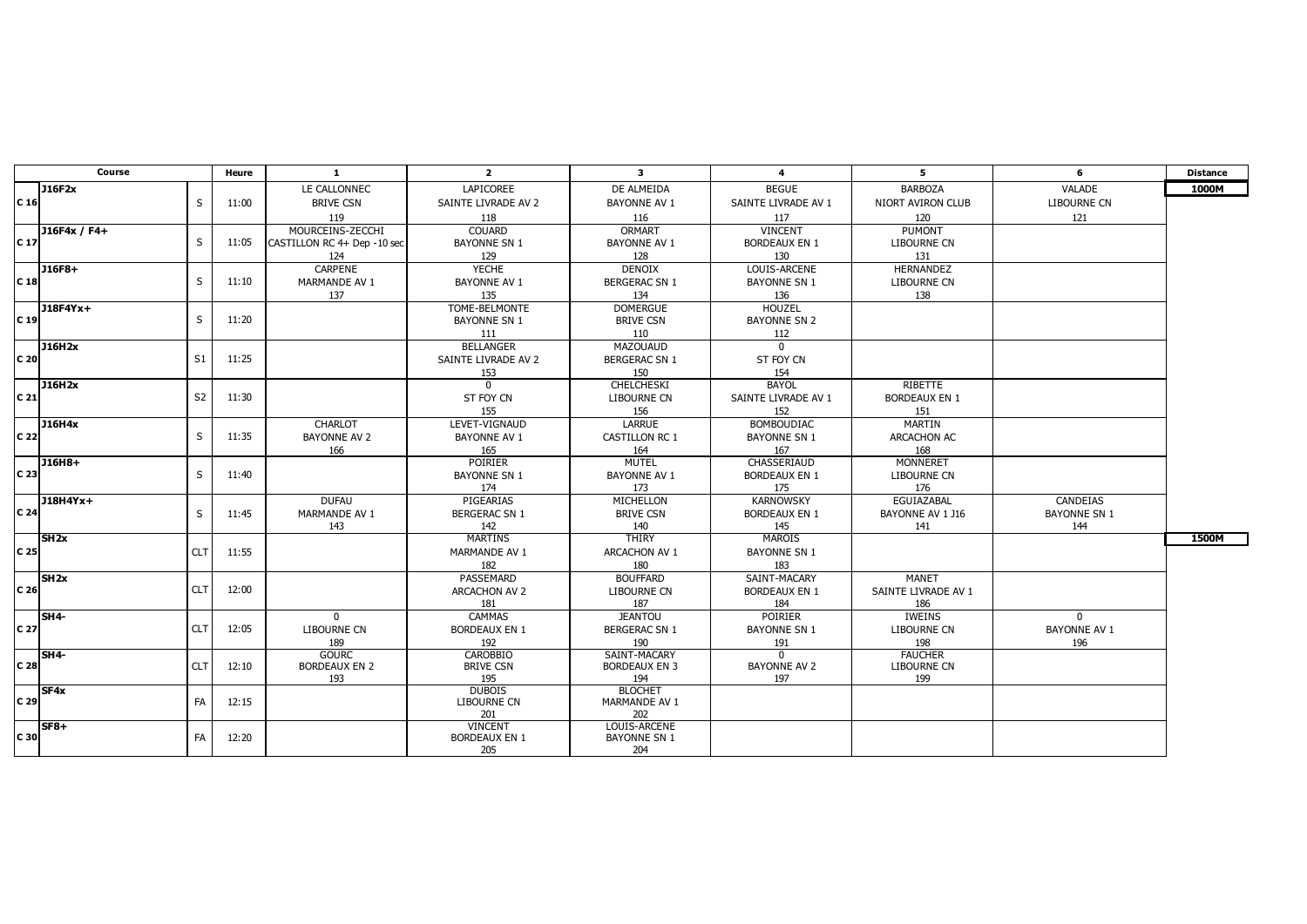| Course          |                                                                                                                 |    | Heure | $\blacksquare$ | $\overline{2}$ | $\overline{\mathbf{3}}$ | $\overline{4}$ | 5 <sub>5</sub> | $6\overline{6}$ | <b>Distance</b> |  |
|-----------------|-----------------------------------------------------------------------------------------------------------------|----|-------|----------------|----------------|-------------------------|----------------|----------------|-----------------|-----------------|--|
|                 | <b>DIMANCHE APRES MIDI</b>                                                                                      |    |       |                |                |                         |                |                |                 |                 |  |
|                 | 8+Mixte CHAL 8+                                                                                                 |    |       |                |                |                         |                |                |                 | 1000M           |  |
| $C_31$          |                                                                                                                 | FB | 14:00 |                |                |                         |                |                |                 |                 |  |
|                 |                                                                                                                 |    |       |                |                |                         |                |                |                 |                 |  |
|                 | $8+Mixte CHAL 8+$                                                                                               | FA | 14:05 |                |                |                         |                |                |                 |                 |  |
|                 |                                                                                                                 |    |       |                |                |                         |                |                |                 | 500M            |  |
|                 | $\begin{array}{c c}\n\hline\n\end{array}$ J14F4Yx+ et UNSS                                                      | FA | 14:10 |                |                |                         |                |                |                 |                 |  |
|                 | $J14F4x+$                                                                                                       |    |       |                |                |                         |                |                |                 |                 |  |
| $C_34$          |                                                                                                                 | FA | 14:15 |                |                |                         |                |                |                 |                 |  |
|                 | $\overline{)114F8x+$                                                                                            | FA | 14:20 |                |                |                         |                |                |                 |                 |  |
|                 |                                                                                                                 |    |       |                |                |                         |                |                |                 |                 |  |
|                 | J14F1x                                                                                                          | FA | 14:25 |                |                |                         |                |                |                 |                 |  |
| $C_36$          |                                                                                                                 |    |       |                |                |                         |                |                |                 |                 |  |
| C 37            | J14F2x                                                                                                          | FA | 14:30 |                |                |                         |                |                |                 |                 |  |
|                 |                                                                                                                 |    |       |                |                |                         |                |                |                 |                 |  |
|                 | $\begin{array}{c c} \hline \text{J14H1x} \ \text{C} & \text{38} \end{array}$                                    | FA | 14:35 |                |                |                         |                |                |                 |                 |  |
|                 |                                                                                                                 |    |       |                |                |                         |                |                |                 |                 |  |
| C 39            | J14H2x                                                                                                          | FA | 14:40 |                |                |                         |                |                |                 |                 |  |
|                 |                                                                                                                 |    |       |                |                |                         |                |                |                 |                 |  |
| $C$ 40          | $J14H4Yx + et UNSS$                                                                                             | FB | 14:45 |                |                |                         |                |                |                 |                 |  |
|                 |                                                                                                                 |    |       |                |                |                         |                |                |                 |                 |  |
|                 | $J14H4Yx + et UNSS$                                                                                             | FA | 14:50 |                |                |                         |                |                |                 |                 |  |
|                 |                                                                                                                 |    |       |                |                |                         |                |                |                 |                 |  |
|                 | $C 42$ J14H8x+                                                                                                  | FA | 14:55 |                |                |                         |                |                |                 |                 |  |
|                 |                                                                                                                 |    |       |                |                |                         |                |                |                 |                 |  |
|                 | $\begin{array}{ c c c }\n\hline\n\text{J14H4x+ } / \text{ J12 4x+ mixture} \\ \hline\n\text{C 43}\n\end{array}$ | FB | 15:05 |                |                |                         |                |                |                 |                 |  |
|                 | $C = 44$ J14H4x+ / J12 4x+ mixte                                                                                |    |       |                |                |                         |                |                |                 |                 |  |
|                 |                                                                                                                 | FA | 15:15 |                |                |                         |                |                |                 |                 |  |
|                 | J12M4Yx+ / 8x Mixte J12                                                                                         |    |       |                |                |                         |                |                |                 |                 |  |
| C <sub>45</sub> |                                                                                                                 | FA | 15:25 |                |                |                         |                |                |                 |                 |  |
|                 |                                                                                                                 |    |       |                |                |                         |                |                |                 |                 |  |